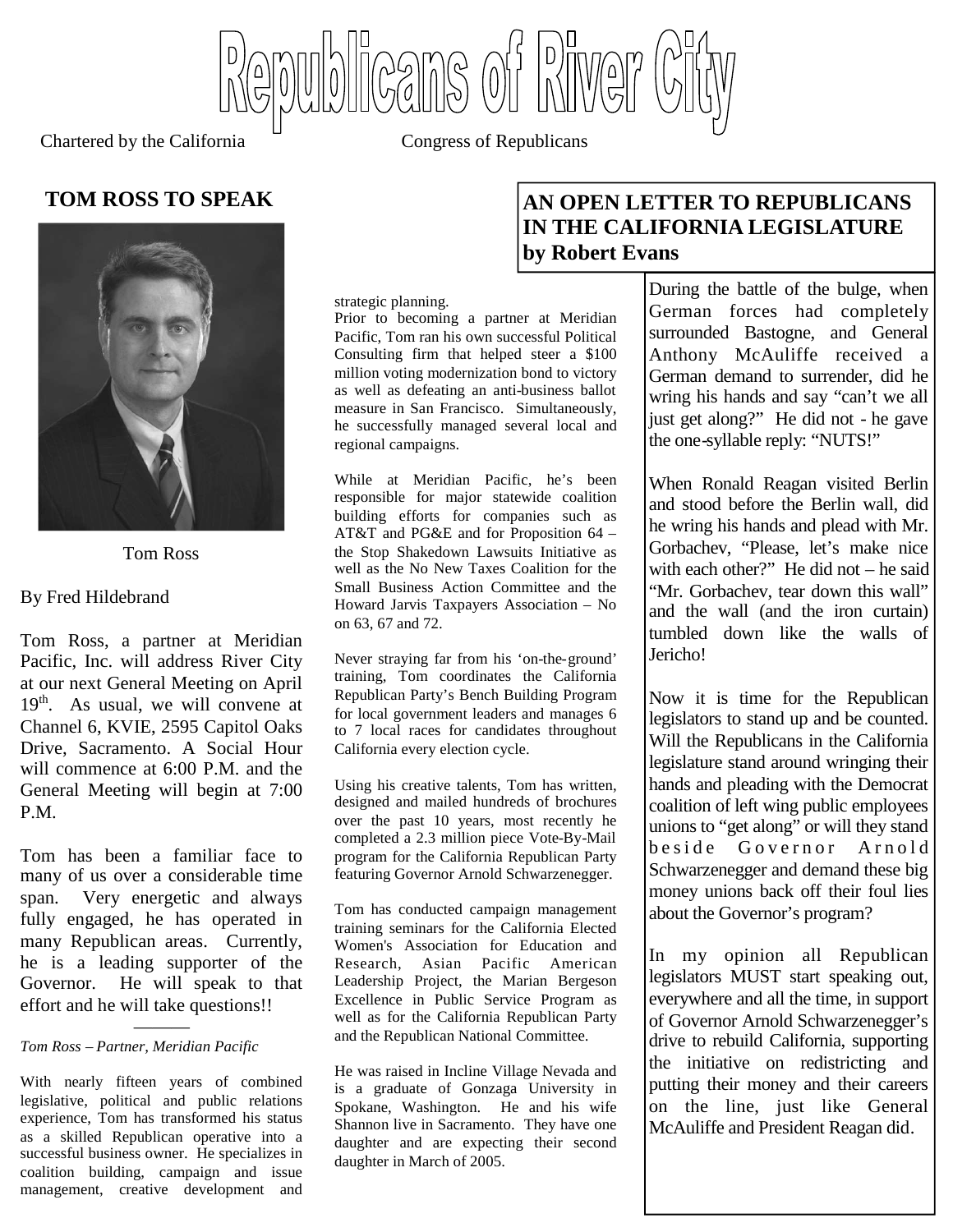**Page 2** The



Honorable Roger Niello

### **Cal RX Plan Offers Cheaper Prescription Drugs**

By Assemblyman Roger Niello

Recently, I had the opportunity to visit with a group of seniors in my district who had some very real concerns about prescription drug costs. As we all know, the cost of prescription drugs has been steadily increasing and for those on fixed incomes or without health insurance, the costs can be unbearable. To date, legislative solutions have involved prices controls, onerous new regulations on pharmacies, or the idea of just importing drugs from Canada. However, I recently agreed to co-author new legislation (SB19) that offers a new and wiser solution to the drug affordability problem.

The recent increases in prescription drug costs have brought several proposals to the legislature in recent years. Often times, the solution presented was to simply place additional mandates or price controls upon the pharmaceutical companies that provided these new drug therapies. While well intentioned, eventually these mandates and price controls would have discouraged and compromised the innovation that is

the hallmark of our American drug industry. In fact, a study published by the AEI-Brookings Joint Center for Regulatory Studies, found that, if price controls had been in effect in the United States between 1981 and 2002, there would be between 330 and 365 fewer new medicines on the market today. Because the market for drugs in the United States is relatively free, pharmaceutical firms are able to generate the funds needed to invest in research for new medicines. It can currently costs upwards of \$800 million to bring a new drug to market -- funds that simply would not exist if the United States or California began price controls.

Another battle cry that has been heard more recently in the legislature is that we ought to allow for the importation of drugs from Canada, where the government-run health care system mandates price controls, into California. This supposed solution has been tossed around a lot in recent years, and it is one of the solutions that I heard when I recently spoke with the group of seniors.

So why don't we just throw open the borders to these drugs and allow people to bring them in at these cheaper prices? A closer examination of this proposal quickly rules it out. It is simply not feasible or sustainable because the drug companies would soon end the practice of selling drugs to Canada when the markets here evaporated. Already, U.S. drug companies are halting sales to Canadian pharmacies that are selling medicines over the Internet to Americans.

But you must also consider the impact that this could have on California if the state and federal government gave the green light to Canadian drug imports. First, safety would be compromised because many of the drugs wouldn't be

coming directly from Canada at all but Canada would instead become an intermediary for drugs from a variety of dubious sources. And second, the California economy would suffer because there would inevitably be a cutback by the pharmaceutical industry in biotechnology research and development, where California has become the epicenter of the world in this industry over the last few years.

So, what is the solution to the high cost of prescription drugs, you ask. One solution might just be the new Cal Rx plan that Governor Schwarzenegger recently proposed. Authored in the legislature by Senator Deborah Ortiz and Senator Chuck Poochigian, the Cal Rx plan would offer "one-stop shopping" to link consumers to existing manufacturer programs and Cal Rx discounted drugs. The Governor secured a commitment from the Pharmaceutical Researchers and Manufacturers Association to provide \$10 million over the next two fiscal years to create and publicize a Web-based clearinghouse to help Californians enroll in manufacturers' free and discount drug programs.

Through this program, discounted prescription drugs would be available to California residents with family incomes below 300 percent of the federal poverty level (\$27,936 for and individual and \$56,568 for a family of four). Through a simple enrollment process, participants will be able to enroll in Cal Rx through a local pharmacy, physician office, the Internet or a toll-free phone number. Cal Rx will offer consumers an average savings of at least 40 percent off retail prices and will significantly expand access to existing free drug programs.

Please go to Page 3 **Cal RX Plan**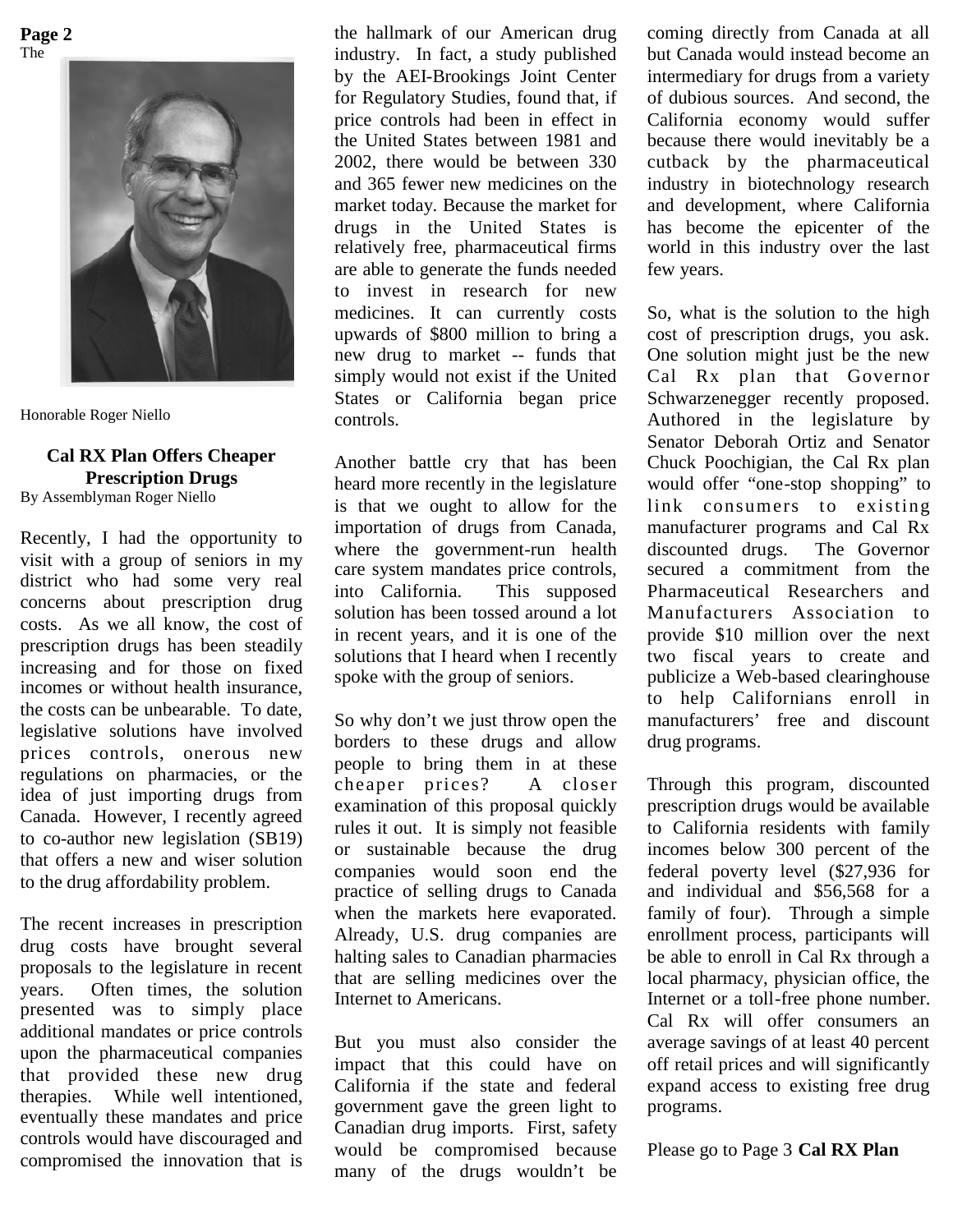# **Cal RX Plan Page 3**

But feel free to tell me what you think. I am happy to listen to your input on this or other issues. Please contact our Capitol office at 319- 2005, or our District office at 349- 1995. I'm also available by e-mail at:

Assemblymember.Niello@assembly. ca.gov.

Assemblyman Roger Niello represents the 5th Assembly District, including the cities of Citrus Heights, Folsom, and Sacramento, and the communities of Arden Arcade, Carmichael, Fair Oaks, Foothill Farms, Granite Bay, Natomas, North Highlands, and Orangevale.



**DAVE COX SENATE REPORT** April 2005 In This Issue Health Care and Health Care Costs Prescription Drugs Purchased By The Government Nursing Home Information The Legislature On The Internet Folsom Dam Road To Open Quote Of The Week

Health Care and Health Care Costs One of the biggest issues currently being debated at the capitol is health care. The Senate Committee on Banking, Finance and Insurance considered SB 840 (Kuehl), the

California Health Insurance Reliability Act, which would establish a government-run health care system. While the goal of providing health insurance for all Californians is laudable. establishing a single-payer statewide bureaucracy is simply the wrong approach. I voted against SB 840 because I believe that the responsibility for health care lies with the individual and the family, not employers or the government. If health care was a personal responsibility, we would see a more efficient use of health care. SB 840 would essentially eliminate California residents flexibility and choice of different types of health care coverage. SB 840 does nothing to address the underlying costs impacting health care premiums. Despite claims by supporters, there is no evidence from experience that a government run health system is superior to private competition. In fact, the evidence is that consumers have less access to care under a singlepayer system. Simply put, all existing single-payer systems explicitly ration care. I support providing health care savings accounts, which will provide families with the care they want and need with tax-free dollars that they set aside specifically for that purpose. Some of the significant increase in health care costs is caused by technological advances in medicine. One of the biggest cost drivers in the provision of health care in America, however, is the cost of prescription drugs. In response to this latter problem, many services are available to senior citizens and people who have problems paying for their medications. Recently, dozens of health care organizations banded together to launch a new website and toll free number to coordinate all of these discount programs that provide more than 2,300 medications through more than 350

programs. It is called Rx Help for Californians. More than 6 million Californians may be eligible for some help under this program. People simply have to answer a few questions, and the program determines which discount program matches the person's individual situation. The website can be found at www.RxHelpforCA.org, and the toll free number is 1-877-777-7815.

#### Prescription Drugs Purchased By The Government

The State of California purchases about \$4.2 billion in prescription and non-prescription drugs every year. It would not surprise many people to know that the government often pays more than is necessary for these drugs. The Legislative Analyst's office recently completed a study of how we can purchase these products more efficiently and perhaps save tens of millions of dollars every year. For a copy of this report from the Legislative Analyst you can go to: http://www.lao.ca.gov/2005/prscrpt n\_drugs/prscrptn\_drugs\_021005.ht m

Nursing Home Information Many Californians are faced with the difficult task of finding adequate nursing home care for themselves or a family member. We have promoted in previous newsletters the availability of a valuable resource available to everyone from the California Healthcare Foundation. We wanted to mention it again for our new subscribers. The Foundation has unveiled an expanded and improved edition of its California Nursing Home Search Website. This website contains information about skilled nursing facilities, home health care agencies, hospices, and other long-term care providers in California. It provides objective

Please go to Page 4 **Cox Report**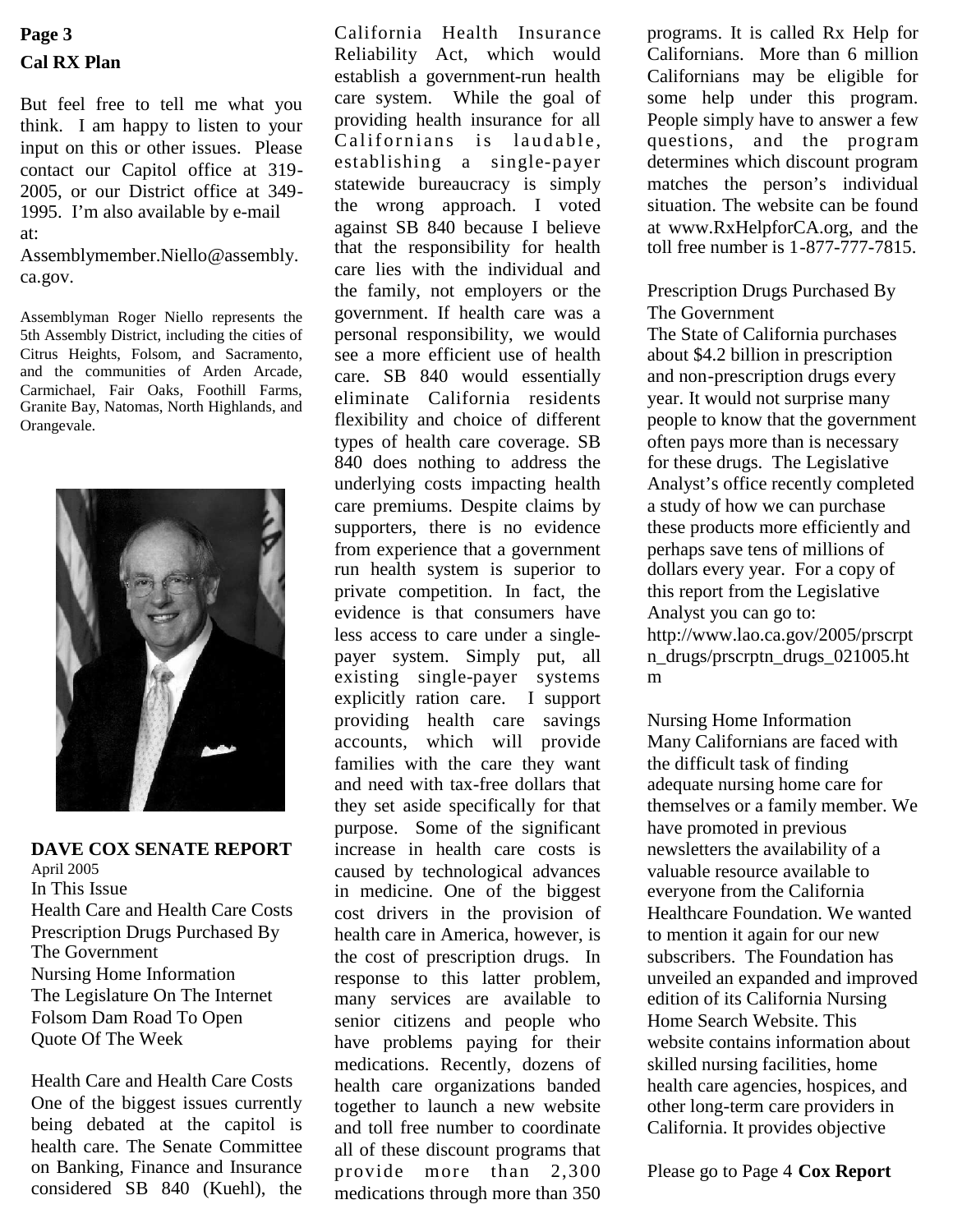#### **Page 4**

#### **Cox Report**

quality evaluations on all of these services including quality of care ratings, locations, types of services provided, nursing staff levels, information on complaints or citations against the provider, and costs and types of insurance payments accepted. This information can be very helpful in making these difficult decisions. The California Nursing Home Search Website can be found at: www.CalNHS.org

The Legislature On The Internet Our offices work hard to help constituents with their legislative questions and concerns about state government. Since the advent of the Internet, the Legislature and the rest of state government has been quick to make available volumes of information on legislation and administrative actions taken by various agencies. If you need the agenda of the upcoming Fish and Game Commission meeting, or the regulations being proposed by the Air Resources Board, you can usually find them on the Internet. Just go to www.ca.gov and click on Agency Index to find the Department or bureau that deals with the issue you are interested in. State legislative information is also available on the Web. You can go to www.sen.ca.gov and find information on legislation all the way back to 1993. The Senate and Assembly Web site also has information about all 120 state legislators and the districts they represent. One of the best features of the Legislative website is the ability to follow an unlimited number of bills moving through both houses. If you are interested in a particular bill, you can subscribe to the measure through the website and receive emailed messages every time an action is taken on that bill. If you

don't wish to receive e-mails you can check back every week or so to look at information on votes, analyses, or hearing dates on bills that interest you. For further information on the Legislature on the Internet, just call one of my offices and ask for the brochure The California Senate on the Internet. We will be glad to send it to you.

#### Folsom Dam Road To Open

It has just been announced that the federal Bureau of Reclamation will soon open Folsom Dam Road to traffic during morning and afternoon commuting hours. When Folsom Dam Road was closed four years ago, it made an already bad traffic situation much worse; in some cases it added an extra hour to local commuters who simply wanted to get around Folsom to other parts of our region. While there were security concerns about possible terrorist activity on Folsom Dam, the impact of closing the road across the Dam was a nightmare for local residents and had a significant impact on local businesses. Thanks go to the hard work and tireless efforts of Congressman Dan Lungren, Congressman John Doolittle, and former Congressman Doug Ose who were able to persuade the Bureau of Reclamation to re-open Folsom Dam Road during peak commuter hours. Thanks should also go out to the staff of the City of Folsom, the Folsom City Council, Folsom Police Chief Sam Spiegel, and the Folsom Chamber of Commerce for their collective efforts. The Folsom Dam Road will be opened to regular commuters for three hours in the morning and three hours in the afternoon. Drivers utilizing Folsom Dam Road will be pre-screened and granted an authorization pass allowing them to use the road during designated hours. The Bureau of Reclamation will continue to control the security surrounding Folsom Dam Road.

#### Quote Of The Week

"The battle, sir, is not to the strong alone; it is to the vigilant, the active, the brave. Is life so dear, or peace so sweet, as to be purchased at the price of chains and slavery? Forbid it, Almighty God! I know not what course others may take; but as for me, give me liberty or give me death." - Patrick Henry

#### **WORDS OF WISDOM:**

"Discrimination against the negro race in this country is unjust, is unworthy of a high-minded people whose example should have a salutary influence in the world."

---

"I believe the time will come when the sense of justice of this nation, when the enlightenment of this century, when the wisdom of our legislators, when the good feeling of the whole people will complete this grand work of lifting up out of degradation a race of men which has served long and faithfully by placing it, so far as the laws are concerned, upon an equal footing with all other classes, I have faith in this county."

"We love freedom more, vastly more, than slavery; consequently **we hope to keep clear of the Democrats!**"

---

Rep. Joseph Rainey (R-SC), the first African-American in the U. S. House of Representatives (1870-79)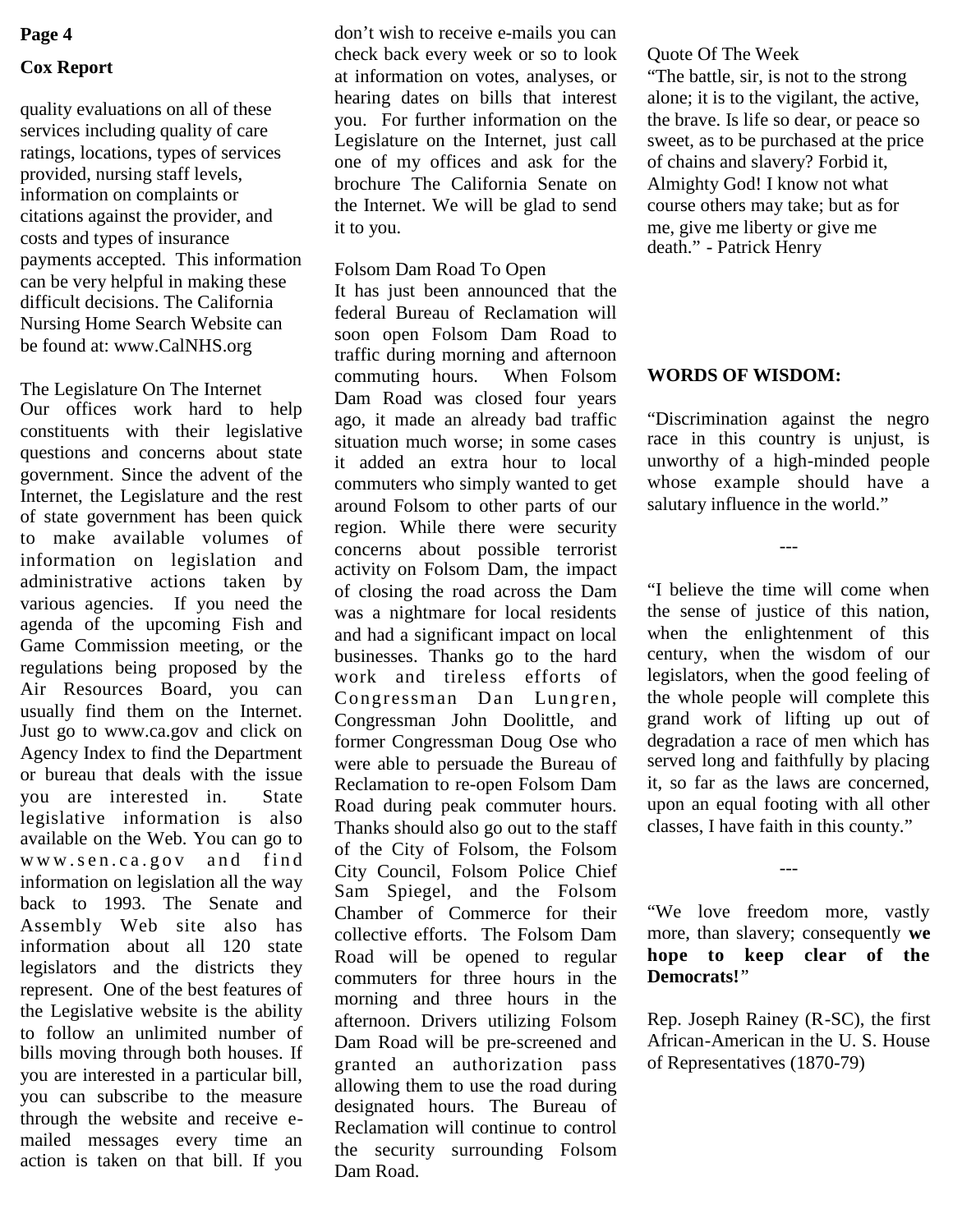## **THE GOVERNOR'S CORNER Page 5**



### **A Special Message from Governor Arnold Schwarzenegger**

#### March 25, 2005 **A Time of Renewal for California**

For many Californians, Easter is a time for change and renewal, for families here and around the world. It is a time filled with opportunity and hope.

A time to look at old problems in new ways.

In this spirit, I ask all of my fellow Californians to join with me in reaching for a future for our state as golden and promising as the one our parents and grandparents sought for us. This is our chance to fundamentally change the way government affects our lives and serves the people. A chance to make government not a roadblock to our dreams, but a partner in our lives.

Two California Governors I greatly admire are Hiram Johnson, the Republican reformer, and Pat Brown, the Democrat builder. These leaders demonstrated the importance of moving in a new direction, and they made tough choices for the good of California.

Today, as Republicans and Democrats, we have to remember the lessons of those great leaders, because this generation of Californians demands reform. We must summon the courage to overcome the great challenges of our time.

That is why I have declared 2005 to be the Year of Reform for California.

A time to take control of runaway government spending.

A time to unshackle the economy and bring opportunity to every person.

A time to make our education system once again a model for the nation.

A time to elevate the people above the political class, and restore true democracy to our elections.

Right now our budget and state pension systems are out of control, and threaten essential services like education, public safety and health care for years to come.

Our education system does not reward good teachers, and limits the opportunities for students to succeed.

And our elections process is distorted by electoral district lines drawn to benefit politicians instead of the people they are supposed to serve.

So I have entered this fight to change things – not because I want to, but because I must. Because I was sent to office in a special election called by the people; it was an election that was not about one person or one idea, but about Californians' demand for fundamental reform. The citizens elected me on the promise of change and with a need for urgency.

It is going to be tough, but it is a fight that must be fought right now. Delay simply puts us into a deeper hole.

In political battles, the first casualty is often the truth. So defenders of the status quo will say all sorts of things to protect their interests. But my responsibility is to serve all Californians, and I see my

responsibility clearly. I embrace it for the sake of my four kids and for the sake of all California children who deserve a secure future.

This is not just a Democrat or Republican issue. Legislators on both sides are refusing to address our problems because they fear the displeasure of their political benefactors more than the consequences of inaction.

So that is why I turn to you. I ask you, my fellow Californians, to join with me to renew our great state. You are the true power in this state. When you flex your muscles, California will be stronger.

I have been told that I often see things in simple terms. It is something I share in common with millions of hard working citizens across this state. Only in politics do we confuse and confound so thoroughly, preferring the safer road of slogans to the truer one less traveled.

Spring brings with it new opportunity and hope for the journey ahead. During this season, we must seize this chance for renewal. We must make reform a declaration of our purpose as a people.

So as we renew our commitment to family and friends, let us also renew our commitment to all Californians – those of us here today, and those whose future is in our hands.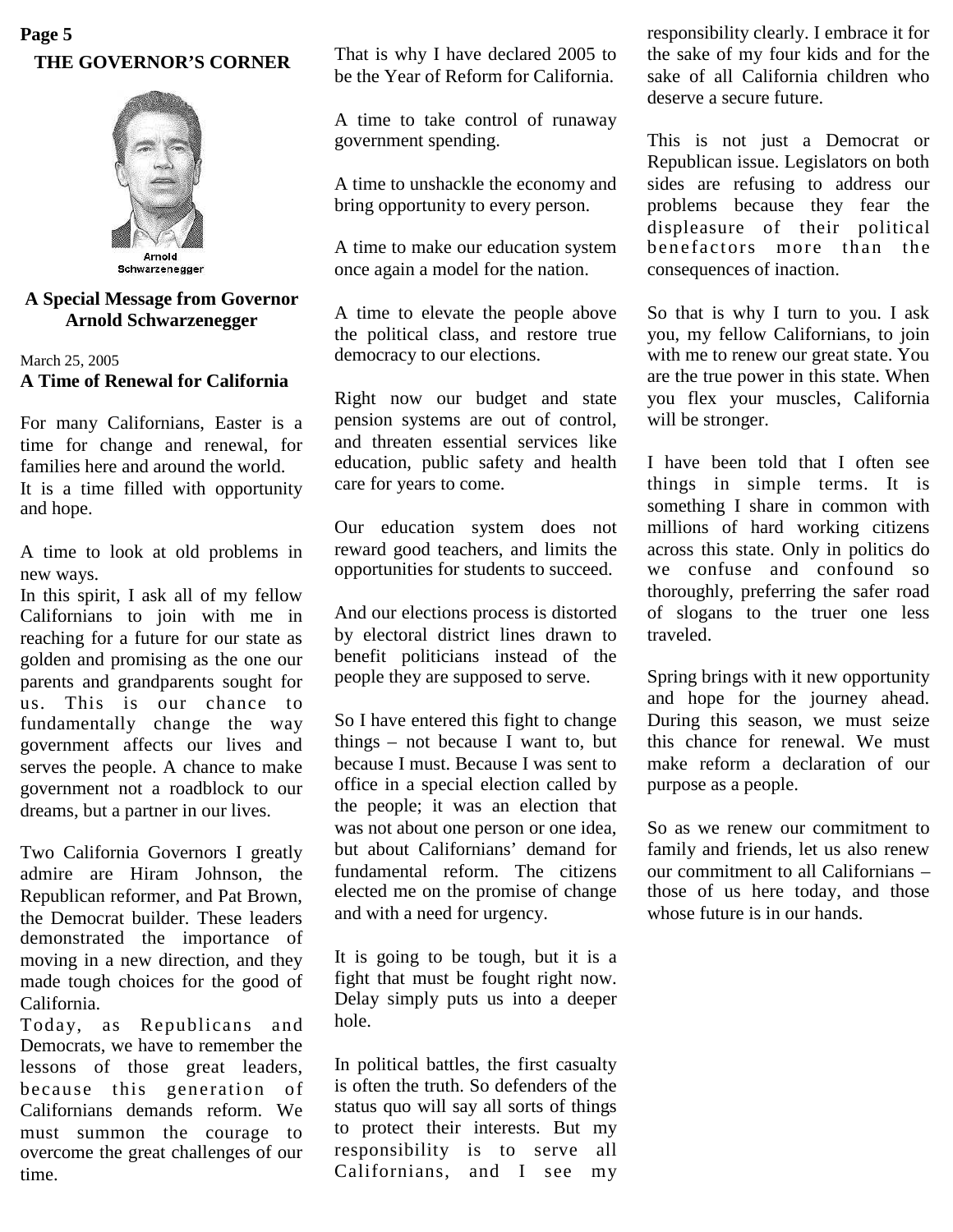#### **Page 6**

# **Some scenes from the Thank You Arnold rally!**

Carl Burton yells thanks Governor Arnold



Schwarzenegger!

Florin Ciuriuc and Fred Hildebrand say thank you for your leadership Governor!



All these people came out to say "Thank you Arnold" for all the heavy lifting you are



doing to get our state back on track!

River City Republicans love you Arnold and we will do everything we can to help you out.

Director of External Affairs, John Kabateck at our March meeting tells it like it is!



John Kabateck

Some scenes from the California Congress of Republicans convention, held in Fresno April 8, 9 and 10, 2005.



Senator Chuck Poochigian



Pam Corradi and Ted Costa



George Bradshaw, General Nguyen Khanh and Richard LaFontaine

# **ON THIS DATE IN APRIL:**

April 3, 1944 - U. S. Supreme Court strikes down Texas Democratic Party's "whites only" primary election system.

April 7, 1862 - President Lincoln concludes treaty with Britain for suppression of slave trade.

April 8, 1865 - 13th Amendment banning slavery passed by U. S. Senate with 100% Republican support, 63% Democrat opposition.

April 9, 1866 - Republican Congress overrides Democrat President Johnson's veto; Civil Rights Act of 1866, conferring rights of citizenship on African Americans, becomes law.

April 16, 1862 - President Lincoln signs bill abolishing slavery in District of Columbia; in Congress, 99% of Republicans vote yes, 83% of Democrats vote no.





**ublished by the Republicans of River City:**

Volume 2005, Issue 4 P. O. Box 1635 Carmichael, CA 95609-1635

Editor: Robert S. Evans Telephone 359-5741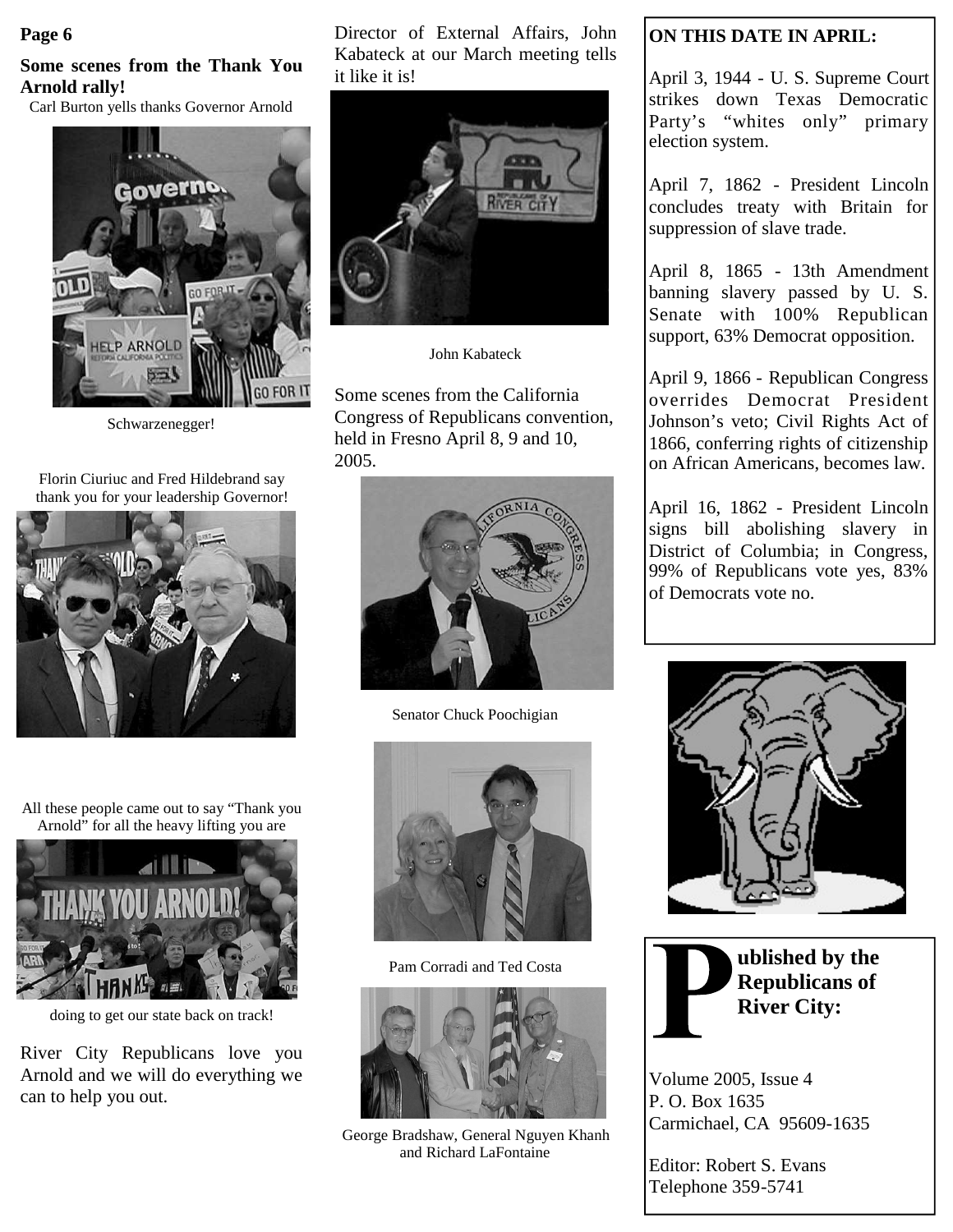**Page 7**

# **The President's Corner**



Republican Of River City President Carl Burton

# **THANK YOU RIVER CITY**

With help of Republicans of River City delegates to the April convention of the California Congress of Republicans (CCR) in Fresno, I was elected the President of the CCR for the next two years.

With the CCR President's job comes a great deal of responsibly and I'm sure I can fulfill the job with your help and support. For the next two years Sacramento is going to be where the action is.

First we must make sure that the Governor's reform initiatives receive the necessary signatures in order to quality for a special election this fall. You can help by not only gathering signatures but also volunteering to help the People's Advocate to process incoming redistricting petitions. Call the People's Advocate office at 916- 482-6175 and ask for Esther and tell her Carl asked you to call to volunteer opening mail. The People's Advocate office is located at 3407 Arden Way, Sacramento (with free parking).

After the Governor's initiatives qualify for the ballot he will need

your help in getting them passed this fall.

William Chan has volunteered to be our Registration Chairman. In this position he will need members support in setting up registration booths and staffing them in our community. On May 18 Republicans of River City will register new citizens at the Crest Theatre on the K Street Mall. William will need your help; you can reach him by calling 359-5741 and leaving a message.

Again I want to thank our delegates who took time and paid their own way to Fresno in order to vote for me as CCR President; a big thank you to: Betty Axup, George Bradshaw, Florin Ciuriuc, Annette Faller, Donald L. Faller, Patricia Hildebrand, Fred Hildebrand, Norman Jachens, Richard M. La Fontaine, Jeff Scott, Barbara Sullivan and Robert Evans. Carl Burton, President (916-359-5741)

Would you like to be a contributor to the Republicans of River City newsletter? If so, let us know about it!

Call us at 359-5741 and/or send an email to us at editor@sacrrc.com.

Would you be interested in placing an ad for your business, product or service in this newsletter?

The Republicans of River City newsletter is read by more than 750 Republicans and Republican policy supporters.

If you are interested in placing an ad in the Republicans of River City newsletter, contact Carl Burton at 916-359-5741 or send an email to editor@sacrrc.com.

Carl will discuss ad rates and the terms and conditions of advertising in our newsletter with you. We look forward to helping you reach new customers with your ad.